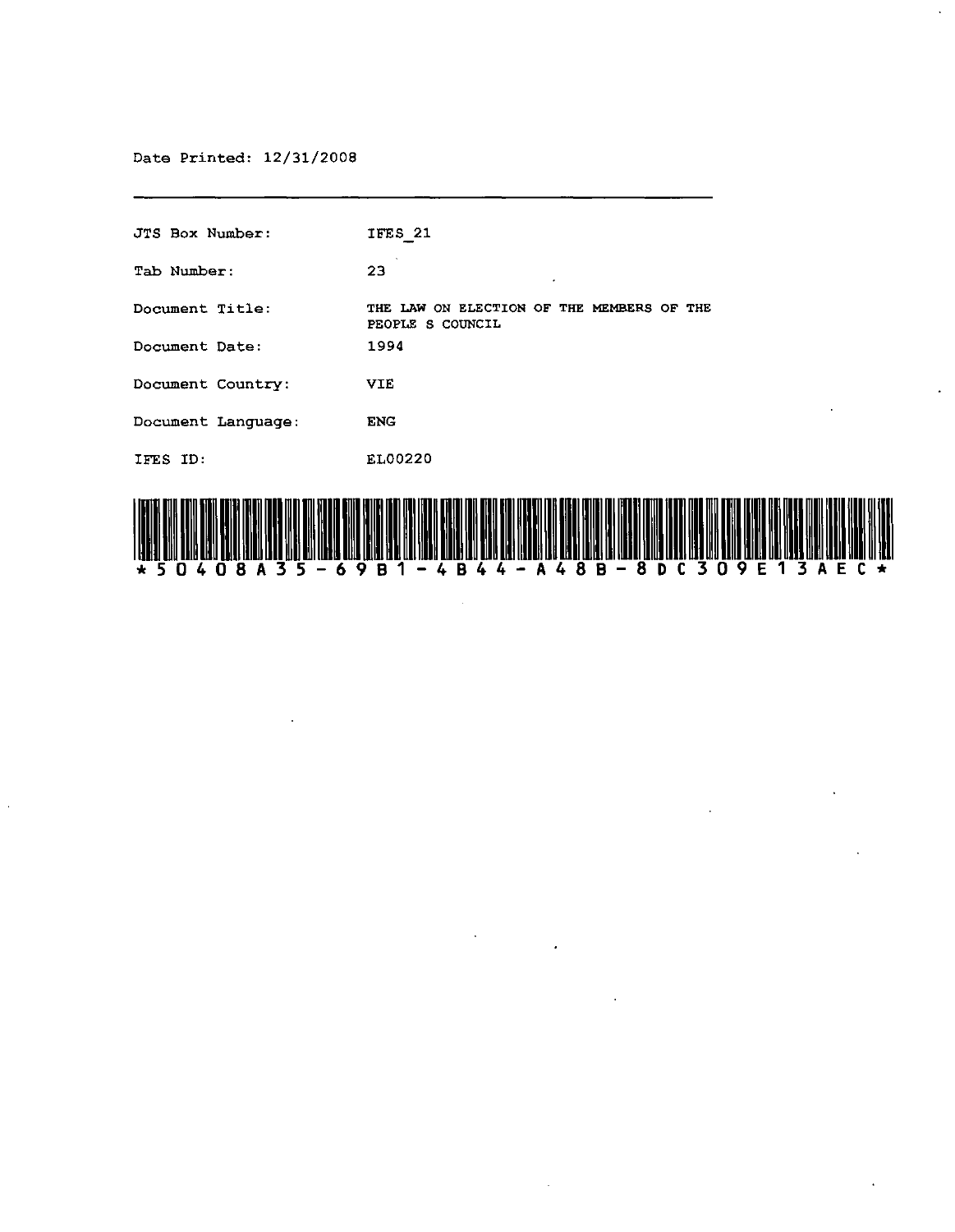law IVIE 11994/003/eng

Vietnam legal Document page

The President of the State

.'

The Socialist Republic of Vietnam Independence-freedom-Happiness.

Hanoi, July 5th,1994.

# **THE PSESIDENT Of THE SOCIALIST RUPUBLIC Of VIETNAM**

- Pursuant to Articles 103 and 106 of the 1992 Constitution of the Socialist Republic of Vietnam
- Pursuant to Article 78 of the Law on Organization of the National Assembly;

# **PROMULGATES:**

Law on election of the members of the People's Council (Amended). Which was approved by the 9th National Assembly of the Socialist Republic of Vietnam at its 5th Session on the 21st of June, 1994.

The President of the Socialist Republic of Vietnam LE Due ANH

The National Assembly The Socialist Republic of Vietnam Independent-freedom-Happiness.

# **THE LAW ON ELECTION Of THE MEMBERS Of THE PEOPLE'S COUNCIL**

Pursuant to the 1992 Constitution of the Socialist Republic of Vietnam, this Law shall provide for the election of the members of the People's Council.

### CHAPTER I GENERAL PROVINSIONS

Article 1

The election to the People's Council is conducted on the principles of universal suffrage equality, direct and secret ballot.

Article 2

All citizens of the Socialist Republic of Vietnam, irrespective of their ethnicity, sex, social standing, belief, religion, educational level, occupation, length of residence, who have reached 18 years of age, are eligible to vote, and who have reached 21 years of age, are eligible to stand for election to the People's Council in accordance with law, except that they are mentally deficient and those who are stripped of these rights by law or by the People's Court.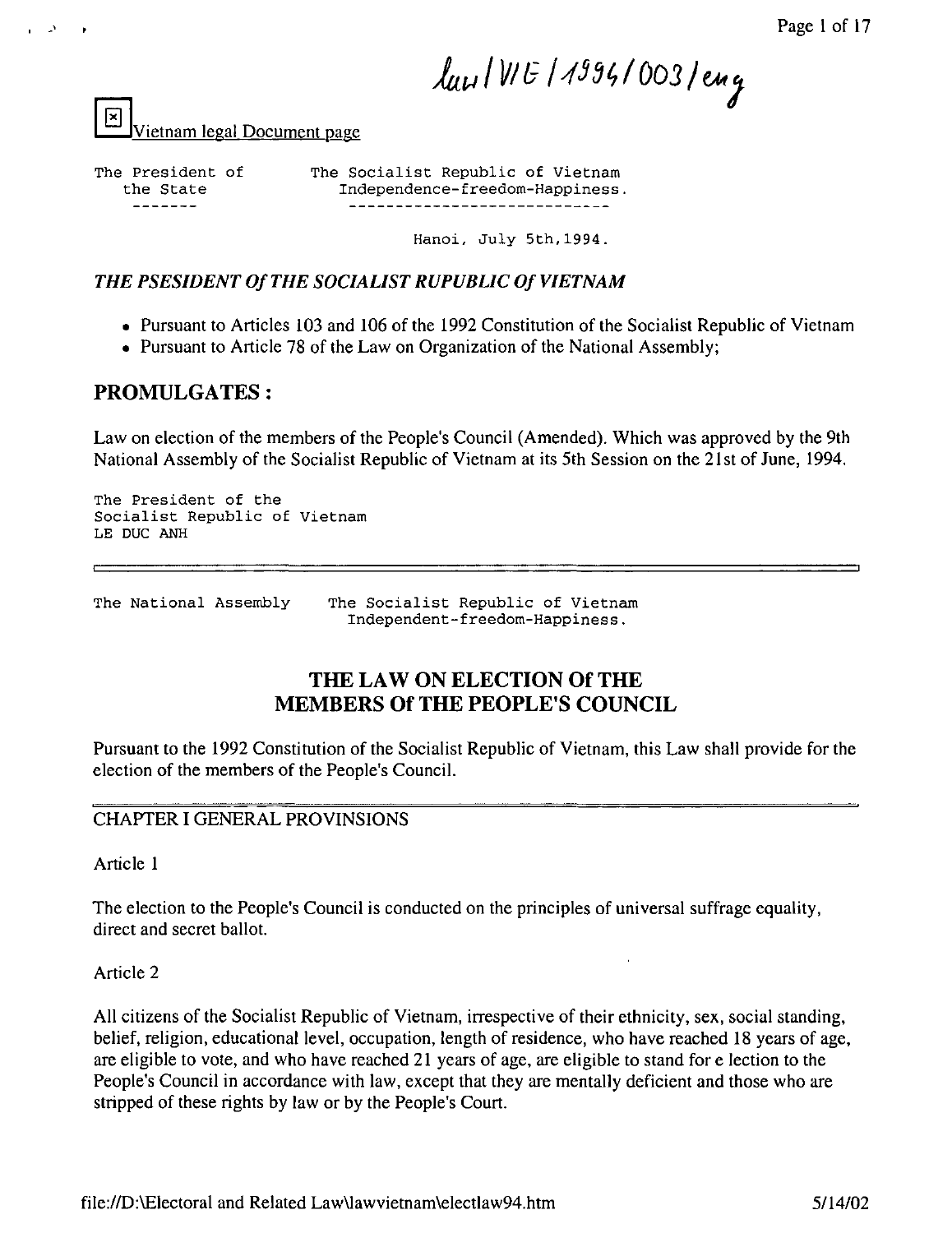$\overline{1}$ 

Members of the People's Council must be loyal to the socialist fatherland of Vietnam, out standing among the people, eager to carry out renewal for a prosperous People and a strong country, possessed of high ethical norms, ex emplary in the observance of the law, protect the State interests and the legitimate rights and interests of the citizens, have a good cultural standard and are capable of discharging the tasks of a member of the People's Council and ta king part in making decisions on important issues of the locality, and are trusted by the people.

### Article 4

Citizens who meet the conditions and criteria stipulated in Article 2 and 3 of this Law can be elected as members of the People's Council of only two levels at the same time, if they are deputies to the National Assembly, they can be elect ed to the People's Council of only one level.

## Article 5

The Standing Committee of the National Assembly shall supervise the election of the members of the People's Council and ensure that the election be conducted in democratic and lawful manners.

The Government shall direct the People's Committee at all levels to carry out the election in accordance with law.

# Article 6

The Central committee of the Vietnam fatherland front shall guide its local chapters to organize consultations to select and nominate candidates for the People's Council and take part in the supervision of the election of the members of the Peo pie's Council.

# Article 7

The Standing Committee of the National Assembly shall set and announce the date for the election of the People's Council at all level.

The election day must be Sunday and must be announced at least 90 days in advance.

In special cases when it is impossible to hold the election in accordance with the term of the People's Council, the Standing Committee of the National Assembly shall consider and make decision.

### Article 8

The budget for the election of the members of the People's Council shall be drawn from the State Budget.

CHAPTER II SIZE Of THE PEOPLE'S COUNCIL ELECTION UNITS AND POLLING STATIONS

Article 9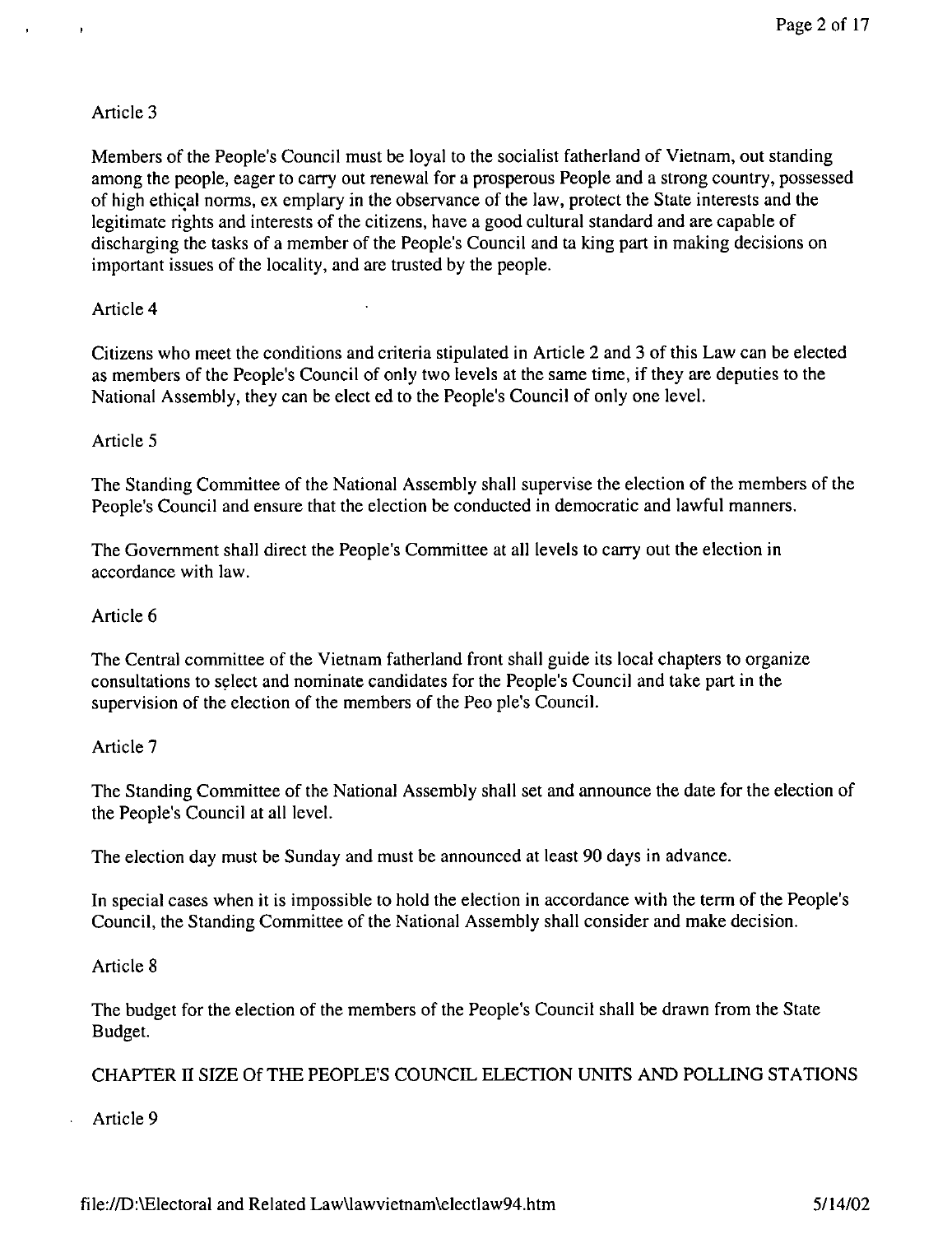The number of members of the People's Council at each level is determined as follows:

 $\ddot{\phantom{1}}$ 

1. The People's Council at communes, urban wards and townships: A low-land commune or township with a population of three thousand or below shall elect nineteen members, for every one thousand and five hundred people above three thousand, one additional member shall be elected, but the total number shall not exceed twenty five.

A mountainous island commune or township with a population of two thousand or below shall elect nineteen members; for every five hundred people above two thousand, one additional member shall be elected but the total number shall not exceed twent y five.

A commune with a population of one thousand or below shall elect fifteen members.

An urban ward with a population of five thousand or below shall elect nineteen members; for every three thousand people above five thousand, one additional member shall be elected, but the total number shall not exceed twenty five.

2. The People's Council at districts, provincial towns and provincial cities:

A low-land or urban district with a population of eighty thousand or below shall elect twenty five members; for every eight thousand people above eighty thousand, one additional member shall be elected, but the total number shall not exce ed thirty five;

A mountainous or island district with a population of forty thousand or below shall elect twenty-five members; for every four thousand people above forty thousand, one additional member shall be elected, but the total number shall not exce ed thirty five.

A provincial town with a population of fifty thousand or below shall elect twenty-five members, for every eight thousand people above fifty thousand, one additional members shall be elected, but the total number shall not exceed thir ty five.

A provincial city with a population of eighty thousand or below shall elect twenty - five members; for every ten thousand people above eighty thousand, one additional member shall be elected, but the total number shall not exceed thirty five.

3. The People's Council of provinces and cities directly under the Central Government.

A low-land province or a city directly under the Central Government with a population of one million or below shall elect forty-five members, for every forty thousand people above one million, one additional member shall be elected, but the total number shall not exceed seventy five.

A mountainous province with a population of five hundred thousand or below shall elect forty-five members; for every twenty thousand people above five hundred thousand, one additional member shall be elected, but the total number sha II not exceed seventy five.

Hanoi, Ho Chi Minh city and provinces with more than two and a half million population shall elect not more than eighty-five members.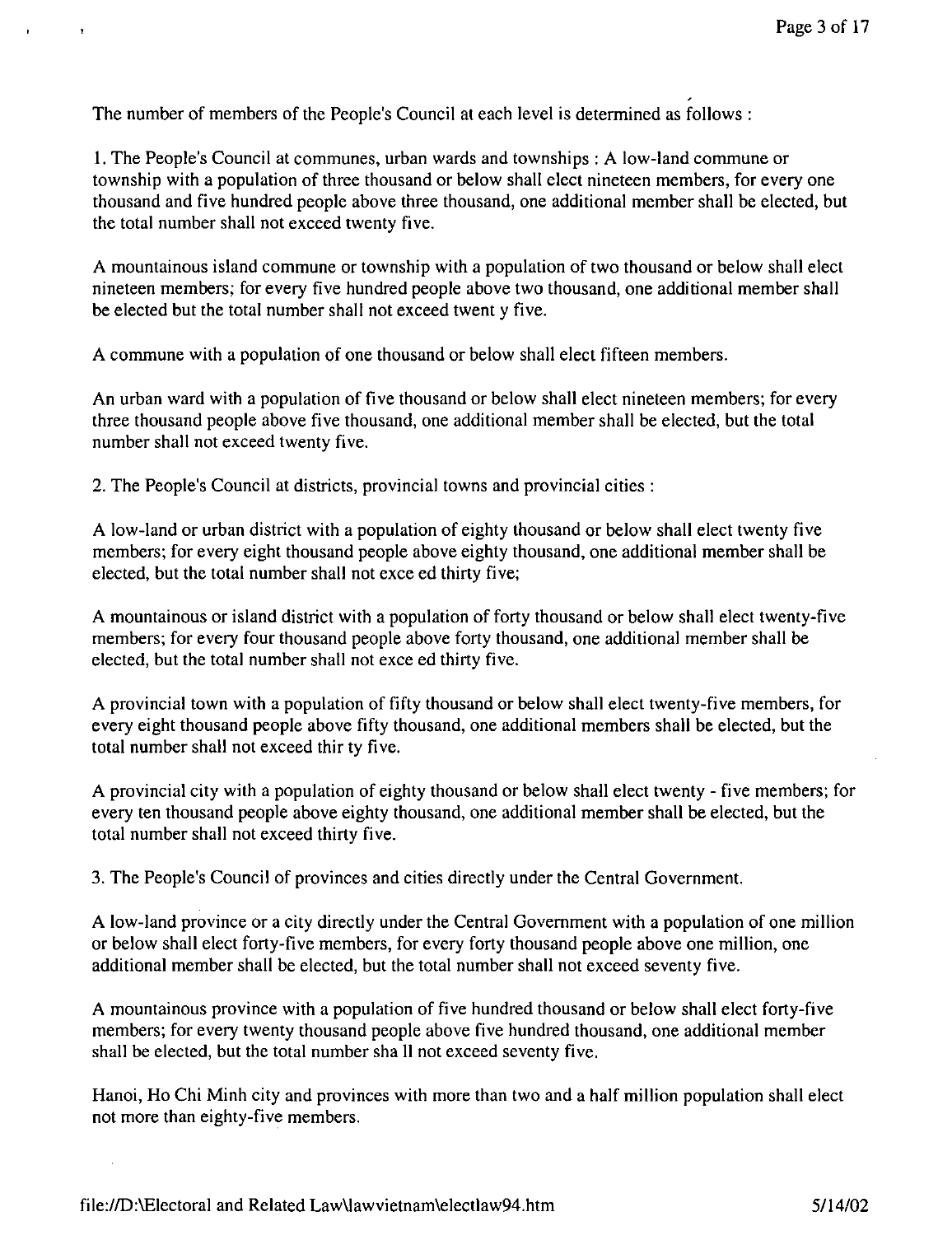Members of the People's Council at all levels shall be elected in electoral units. Each election unit shall elect not more than three members.

## Article 11

The number of electoral units in the election of the People's Council at provinces and cities directly under the Central Government, and the list of the electoral units and the number of candidates in each unit, shall be decided by the Peo pie's Committee of the provinces and cities directly under the Central Government and approved by the Government The number of electoral units in the election of the People's Council at the other administrative areas, and the list of electoral units and the number of candidates in each units shall be decided by the People's Committees of the cor responding level and approved by the People's Committees at the immediate higher level.

## Article 12

The list of electoral units in the election of the People's Council at a level shall be sent by the People's Committee at that level to the Election Council of the same level. fifty days at the latest before the election day, the Election Cou ncil shall make public the list of electoral units.

### Article 13

Each electoral units is divided into many polling stations. Each polling station has three hundred to two thousand voters.

In mountainous and island areas and in areas where the population lives in scattered places, a polling station can be set up even though the population is below three hundred.

A hospital, sanitarium, maternity house or a nursing home for handicapped people with fifty voters or above can set up a separate polling station.

The designation of polling stations for election to the People's Council at all levels shall be made by the People's Committees at commune, urban ward and township, and approved by the People's Committees of the immediate higher level.

The units of the People's Armed forces shall set up their own polling stations.

# CHAPTER III ORGANIZATIONS IN CHARGE Of THE ELECTION.

### Article 14

The organizations in charge of the election to the People's Council are: - Election councils; - Election committees; - Election teams.

### Article 15

Eight days at the latest before the election of the People's Council, the People's Committee, the

file:/ID:\Electoral and Related Law\lawvietnam\electlaw94.htm 5114/02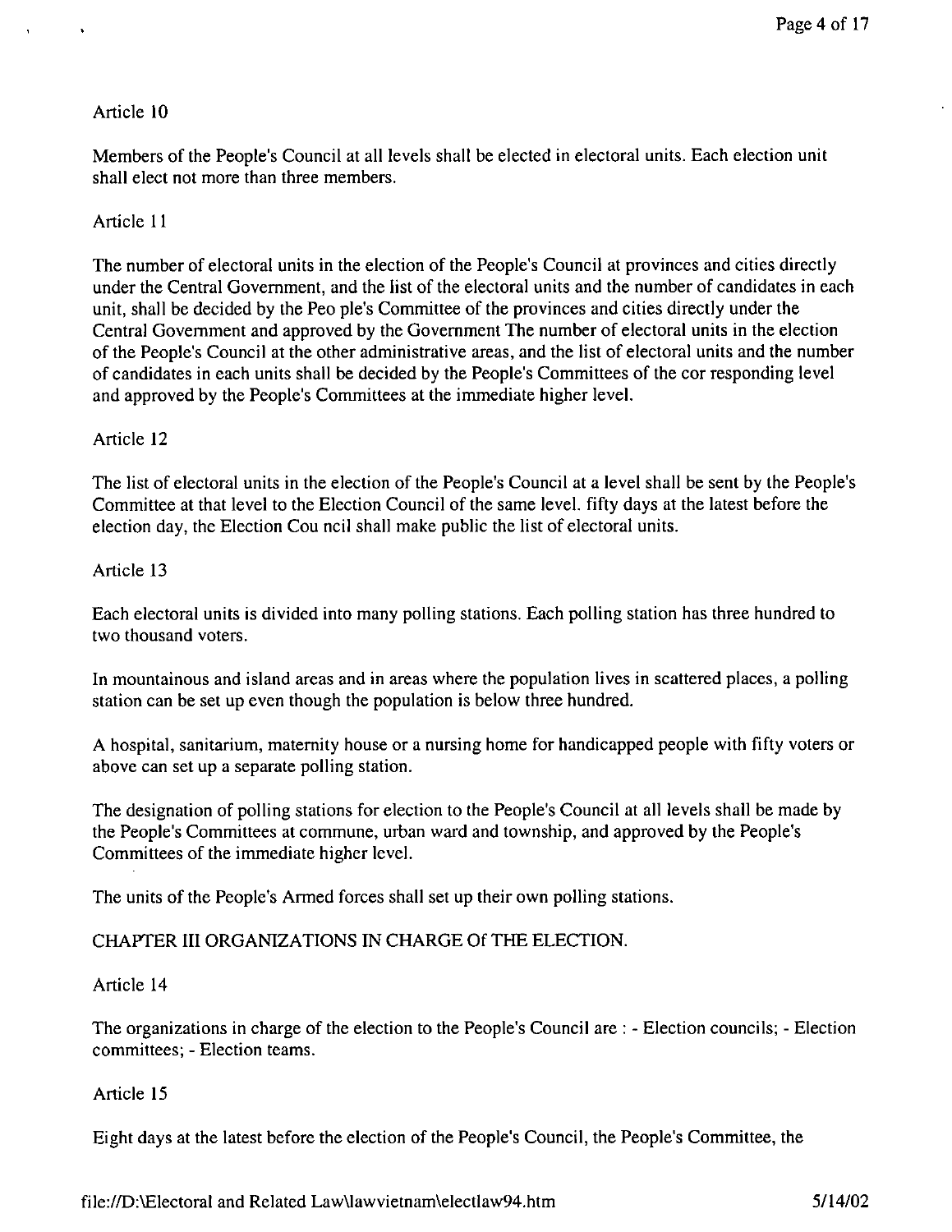Standing Board of the People's Council and the Standing Board of the Vietnam fatherland front Chapter of the same level shall set up a n Election Council composed of five 0 fifteen members, including representative of the Vietnam fatherland front Chapter the Standing Board of the People's Council, the People's Committee and State offices and social organizations; at the comm une, urban ward and township level, the People's Committee, the Chairman of the People's Council and the Standing Board of the Vietnam fatherland front Chapter of the same level shall set up an Election Council composed of five to nine member s, including representatives of the Vietnam fatherland front, social organizations, the Chairman of the People's Council and the President of the People's Committee. The Election Council shall elect its President, Vice President (or vice-president's) and Secretary.

The list of members of the Election Councils of provinces and cities directly under the Central Government shall be submitted to the Standing Committee of the National Assembly, the Government and the Central Committee of the Vietnam fat herland front. The lists of members of the Election Councils of other levels shall be submitted to the People's Committee, the Standing Board of the People's Council and the Standing Board of the Vietnam fatherland front Chapter of the immedi ate higher level.

The Election Council has the following tasks and powers: 1. To direct the election in the locality, to monitor and supervise the observance of the legal provisions on the election.

2. To receive files submitted by self-nominated candidates and forward them to the Standing Board of the Vietnam fatherland front Chapter of the same level.

3. To examine and settle complaints and denunciations concerning the work of the Election Committees and Teams. 4. To make public the number of the election units, the list of voters and the number of members to be elected by each election unit;

5. To receive files from, and make public the list of, the candidates to the People's Council in each election unit, and examine and settle complaints on such listings.

6. To receive documents and ballots from the People's Committee of the same level and distribute them to the Election Committees twenty days at the latest before the election day.

7. To receive and examine the report on election returns submitted by the Election Committees and file the final report on the local election;

8. To direct additional or reelection in accordance with Articles 53,54,55 and 56 of this Law.

9. To announce the election results;

10. To submit to the People's Council the final report on the election and transfer the dossiers and documents on the election in accordance with Article 57 of this Law.

### Article 16

forty days at the latest before the day of election to the People's Council, the People's Committee, the Standing Board of the People's Council and the Standing Board of the Vietnam fatherland front Chapter of the same level shall set up at each election unit an Election Committee composed of five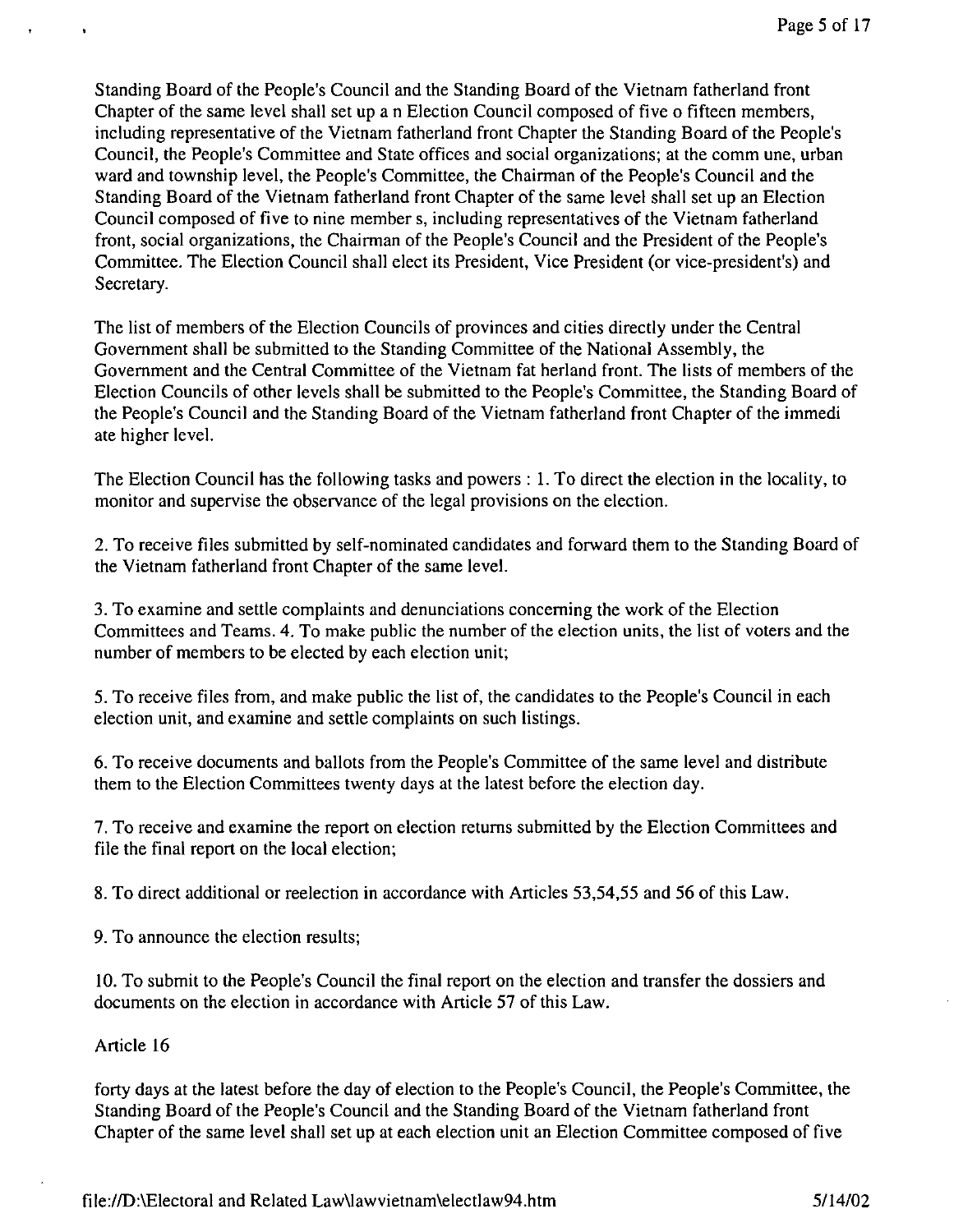to eleven members, including representatives of social organizations and voting groups in the locality, at the commune, urban ward and township level, the People's Committee, the Chair man of the People's Council and the Standing Board of the Vietnam fatherland front Chapter of the same level shall set up at each election unit an Election Committee composed of five to nine members, including representatives of social organizations and voting groups.

The Election Committee shall elect its Chairman, Vice Chairman (or Vice-Chairmen)and Secretary.

The Election Committee has the following tasks and powers.

I. To monitor and supervise the observance of the legal provisions on election by the election teams in the election unit.

2. To monitor and supervise the preparation and posting of the list of voters and the list of candidates by the Election Teams in the election unit.

3. To monitor and supervise the arrangement of, and procedures at, the polling stations;

4. To receive documents and ballots from the Election Council, and distribute them, to the Election Teams 10 days at the latest before election day.

5. To examine and settle complaints on the work of the Election Teams;

6. To receive, synthesize and check reports on the election returns submitted by the Election Teams and draw up the report to certify the election results at the unit.

7. To transfer the certifying report and the dossiers and documents concerning the election in accordance with Article 51 of this Law,

8. The organize additional or re-election by decision of the Election Council.

Article 17

Thirty days at the latest before the election of the People's Council, the People's Committee, the Chairman of the People's Council and the Standing Board of the Vietnam fatherland front Chapter at the commune, urban ward and township level sha II set up at each polling area an Election Team composed of five to nine members including representatives of local social organizations and voting groups.

In case an election unit has only one polling station the Election committee shall also assume the duty of the Election Team.

An Election Team shall elect its head, deputy head and secretary.

An Election Team has the following tasks and powers.

I. To oversee the election in the polling area;

2. To arrange the polling station and ballot boxes;

file://D:\Electoral and Related Law\lawvietnam\electlaw94.htm 5/14/02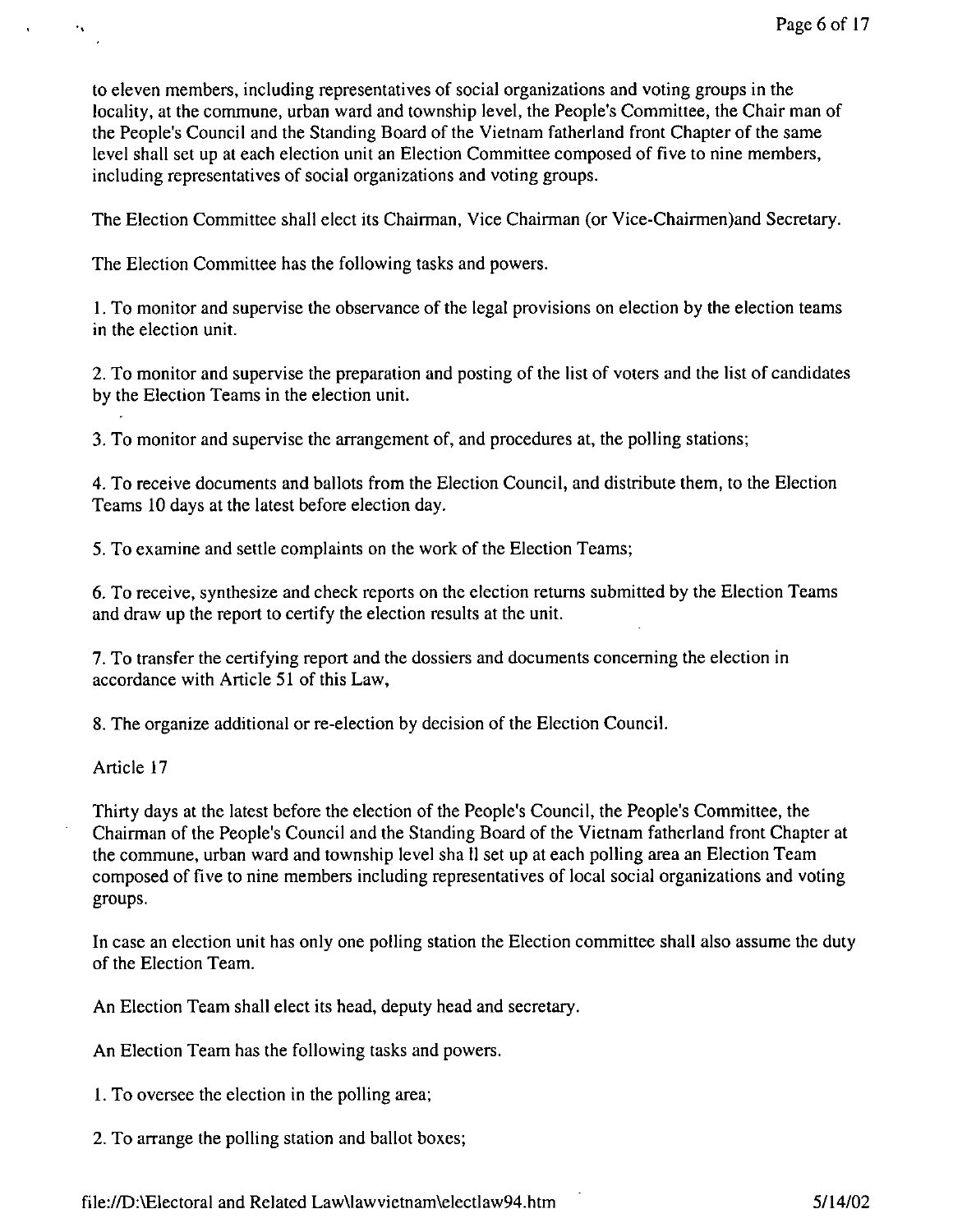3. To receive documents on the election from the Election Committee and distribute ballots bearing its seal to voters;

4. To keep voters constantly informed of the election day and the polling place and time during the ten days before election day.

5. To ensure that the regulations at the polling station are properly observed;

6. To examine and settle complaints on election activities in the polling area;

7. To count the cast ballots and draw up the report on the election returns;

8. To transfer the report on election returns, the cast ballots and other documents on the election in accordance with Article 50 of this Law.

### Article 18

The organizations in charge of the election and their members are not allowed to campaign for any candidate.

### Article 19

The organizations in charge of the election shall work collectively. Their meetings shall be convened only with the participation of at least two thirds of their members. Their decisions shall be approved only by majority vote.

#### Article 20

The Vietnam fatherland front Chapters, State agencies, social and economic organizations and units of the People's Armed forces shall delegate their staffs and employees to take part in the election activities at the request of the Election Council, Election Committees and Election Teams and, within the framework of their functions and tasks, create favorable conditions to help the organizations in charge of the election discharge their duties as stipulated by this Law.

#### Article 21

The Election Council shall expire after it has submitted the final report and the other dossiers and documents on the election to the session of the new People's Council.

The Election Committees and Teams shall expire after the Election Council has announced the election results.

### CHAPTER IV LIST Of VOTERS

### Article 22

During the voting registration, all citizens eligible to vote at the election of the People's Council shall be included in the list of voters at their places of residence.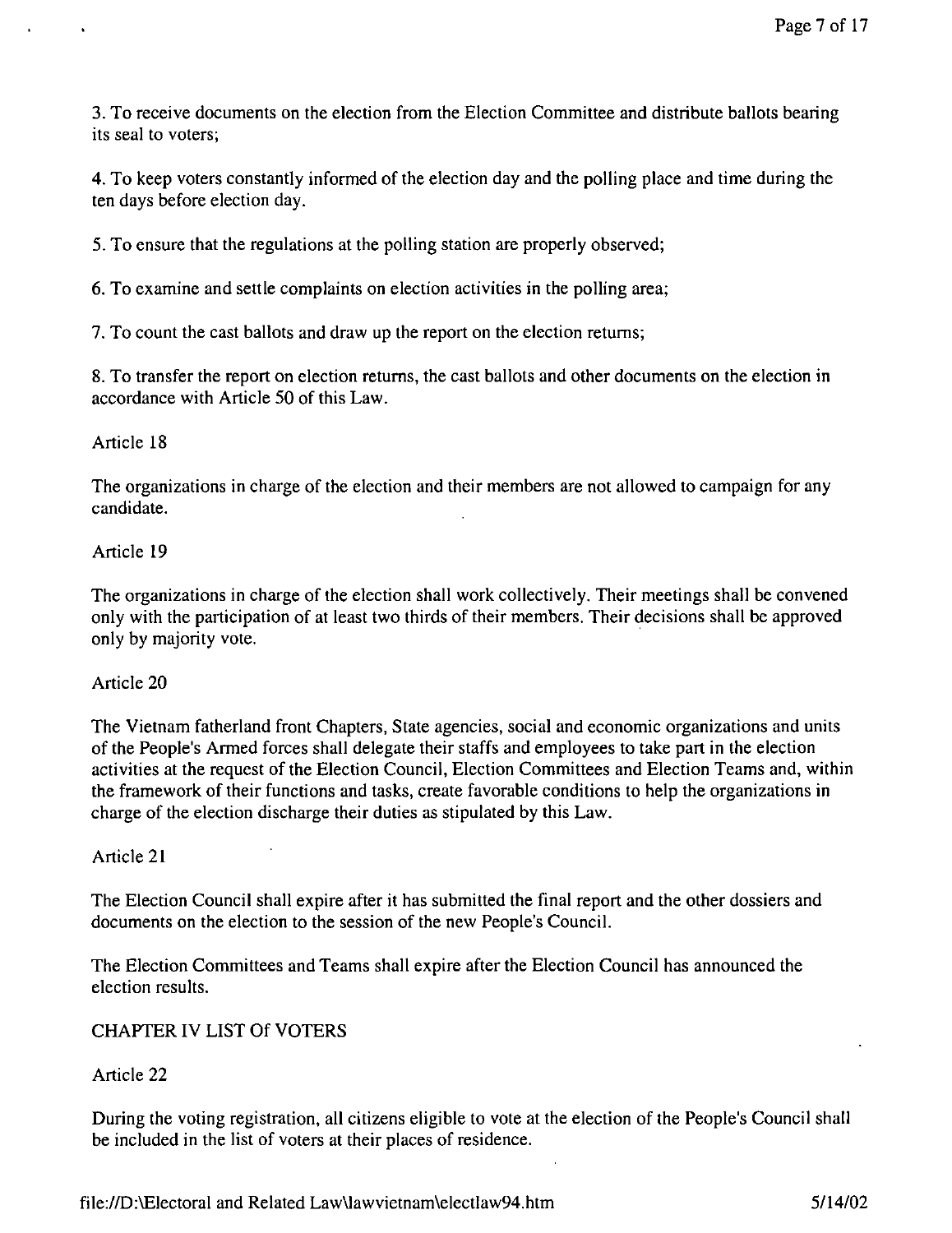Each voter shall register in only one list of voters.

### Article 23

The list of votes shall be drawn by the People's Committee at communes, urban wards and townships in each polling area.

The list of voters at units of the People's Armed forces shall be drawn by the command of each unit in each polling area; army personnel who have permanent residence in a locality may register to vote at their places of residence.

### Article 24

Thirty days at the latest before election day, the office which has drawn the list of voters shall post it at the office of the People's Committee of the commune, urban ward or township and in public places of the polling area and, at the same time, widely popularize the list as well as its posting for people to check.

## Article 25

Through checking, anyone who discovers an error in the list of votes has the right to make a verbal or written complain to the office that has drawn it within twenty days from the date of posting. This drawing office shall record the com plaint. Within five days from the receipt of the complain, the drawing office must solve it and communicate the result to the complainant.

If the complainant does not agree with the solution he/she may lodge a complaint to the People's Court at the district, provincial town or provincial city. Within five days from the receipt of the complain, the People's Court must solve it. The decision of the People's Court is final.

### Article 26

Between the date of the posting of the list of voters and the election day, any voter who changes his/her place of residence has the right to request a certification by the People's Committee at his/her old place of residence to reg ister as voter at the new place of residence. In issuing this certification, the People's Committee must at once write "vote else where" next to his/her name in the list of voters.

### CHAPTER V

Self-nomination, nomination and convention to nominate candidates for the People's Council

Article 27 Self nominated candidates for the People's Council in accordance with this Law shall, forty five days at the latest before election day, submit their files to the Election Council at the place where they stand for election. The file sha II comprise:

I. An application for candidacy

2. A summarized biography;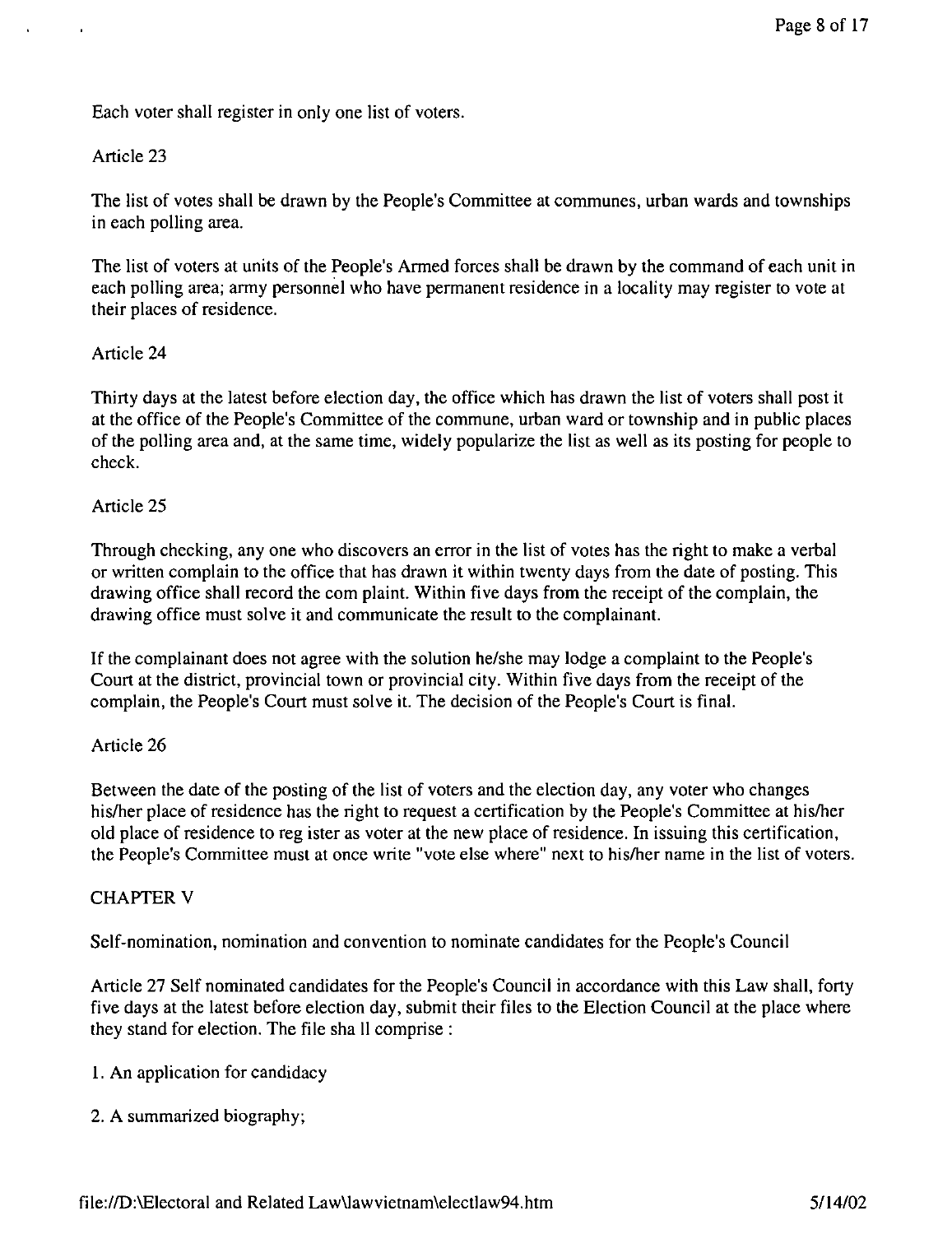3. A certification from the People's Committee at the commune, urban ward or township of residence confirming the right of the applicant to nominate himself/herself as provided for in Article 2 of this Law.

forty days at the latest before election day, the Election Council shall transmit the files of the selfnominees to the Standing Board of the Vietnam fatherland front Chapter of the same level.

Article 28: Seventy days at the latest before election day, the Standing Board of the Vietnam fatherland front at the level for which a People's Council is being elected, shall convene a conference with the participation of representatives from its member organizations to discuss and agree on the composition and number of nominees from the locally-based State agencies, social and economic organizations and units of the People's Armed forces.

Article 29 On the basis of the agreed composition and number of nominees and the criteria for a member of the People's Council, the Vietnam fatherland Chapter, State agencies, social and economic organizations and units of the People's Armed forces sha 11 nominate their candidates.

forty-five days at the latest before election day, the nominees shall submit their files to the Standing Board of the Vietnam fatherland front at the level of the People's Council to which they are nominated for election. The file shall comprise an application, a summarized biography and a certification of the People's Committee at the commune, urban ward or township of the nominee's residence to prove his/her right to stand for election as provided for in Article 2 of this La w.

Article 30 Candidates self-nominated or nominated to the People's Council election in a locality must be residing or working permanently in that locality

Self-nominated and nominated candidates shall run for election at only one electoral unit and are not allowed to participate in the Election Committee or Election Team of that unit.

Article 31 On the basis of the criteria, composition and number of candidates already agreed upon, the Standing Board of the Vietnam fatherland front Chapter and representatives of the front member organizations shall draw up a tentative list of the self-nominated and nominated candidates and sent it for public comments at the places of residence and work of the candidates. The gathering of public comments shall be conducted in accordance with Article 32 of this Law. Article 32 The voter's conferences at communes urban wards and townships shall be organized according to hamlets, villages and resident groups at the request and under the conduct of the Standing Board of the Vietnam fatherland front Chapter in co operation with the local authority of the same level.

The voters' conferences at State agencies and social and economic organizations shall be convened and presided over by their chiefs in cooperation with the local trade union organizations. At units of the People's Armed forces, the con ferences shall be convened and presided over by the unit commanders.

At these conferences, voters shall, on the basis of the criteria for the People's Council, pass judgments on and express their trust in the self-nominated and nominated candidates by either a show of hands or a secret ballot, dep ending on the decision of the conference.

The self-nominated and nominated candidates or representatives of their organizations or agencies or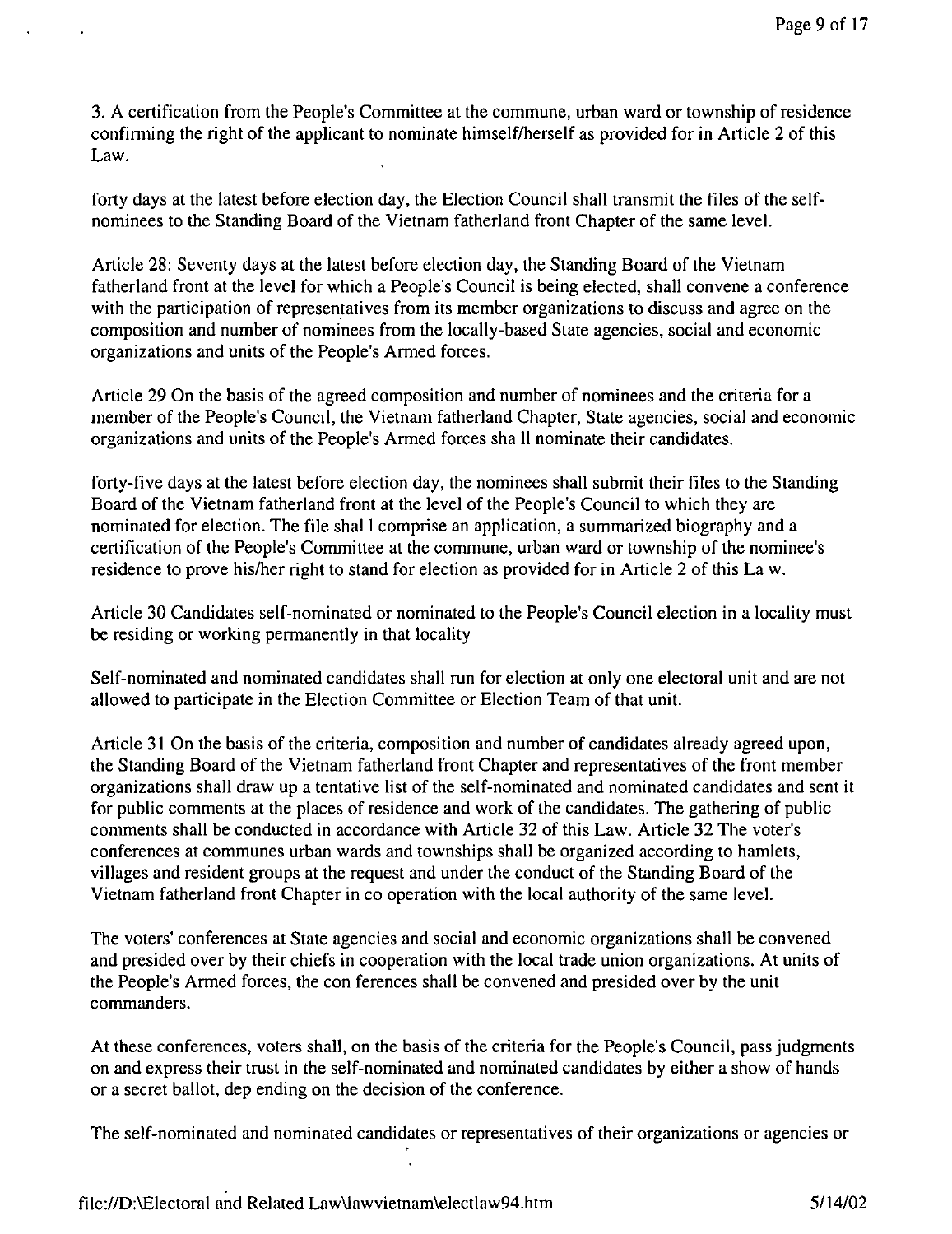units are invited to such conferences.

Article 33 On the basis of the list of the self-nominated and nominated candidates and the results of the voters' conference conducted in accordance with Article 32 of this Law, the Standing Board of the Vietnam fatherland front Chapter shall hold consu Itations with representatives to drawn up the official list of candidates for the People's Council. Representatives of the Election Council are invited to this convention.

Article 34 Thirty days at the latest before election day, the Standing Board of the Vietnam fatherland front Chapter shall send to the Election Council the list and files of the candidates for the People's Council. Each file comprises:

1. An application for candidacy;

2. A certification of the People's Committee at the commune or urban ward or township of the candidate's residence on hislher right to stand for election as provided for in Article 2 of this Law.

3. A summarized biography.

Upon receiving these papers, the Election Council shall issue a receipt.

Article 35 Twenty days at the latest before election day, the Election Council shall make public the lists of candidates in the election units. The Election Teams shall post in polling areas the list of candidates made public by the Election Council.

Article 36 The number of candidates for the People's Council at an election unit must exceed the number of members to be elected by that unit.

Article 37 from the date of the publication of the list of candidates, all citizens have the right to complain to the Election Committee about the errors concerning the candidates. The Election Committee shall record these complaints and settle the m within seven days at the latest.

If the complainants do not agree with the results of the settlement by the Election Committee, they have the right to lodge their complaints to the Election Council. The decision of the Election Council shall be final.

Article 38 Those whose names have been included the announced list of candidates for the People's Council have the right to campaign through their meetings and contacts voters in accordance with law to brief them of their plans to fulfill their duties if elected to the People's Council.

These meeting and contacts with voters shall be organized by the Standing Board of the Vietnam fatherland front Chapter at communes, urban wards and townships.

### CHAPTER VI ELECTION PROCEDURE

### Article 39

The polling shall begin at seven o'clock and end at nineteen o'clock on the same day. Depending on the local situation, the Election Team may decide to start the polling earlier and end it later than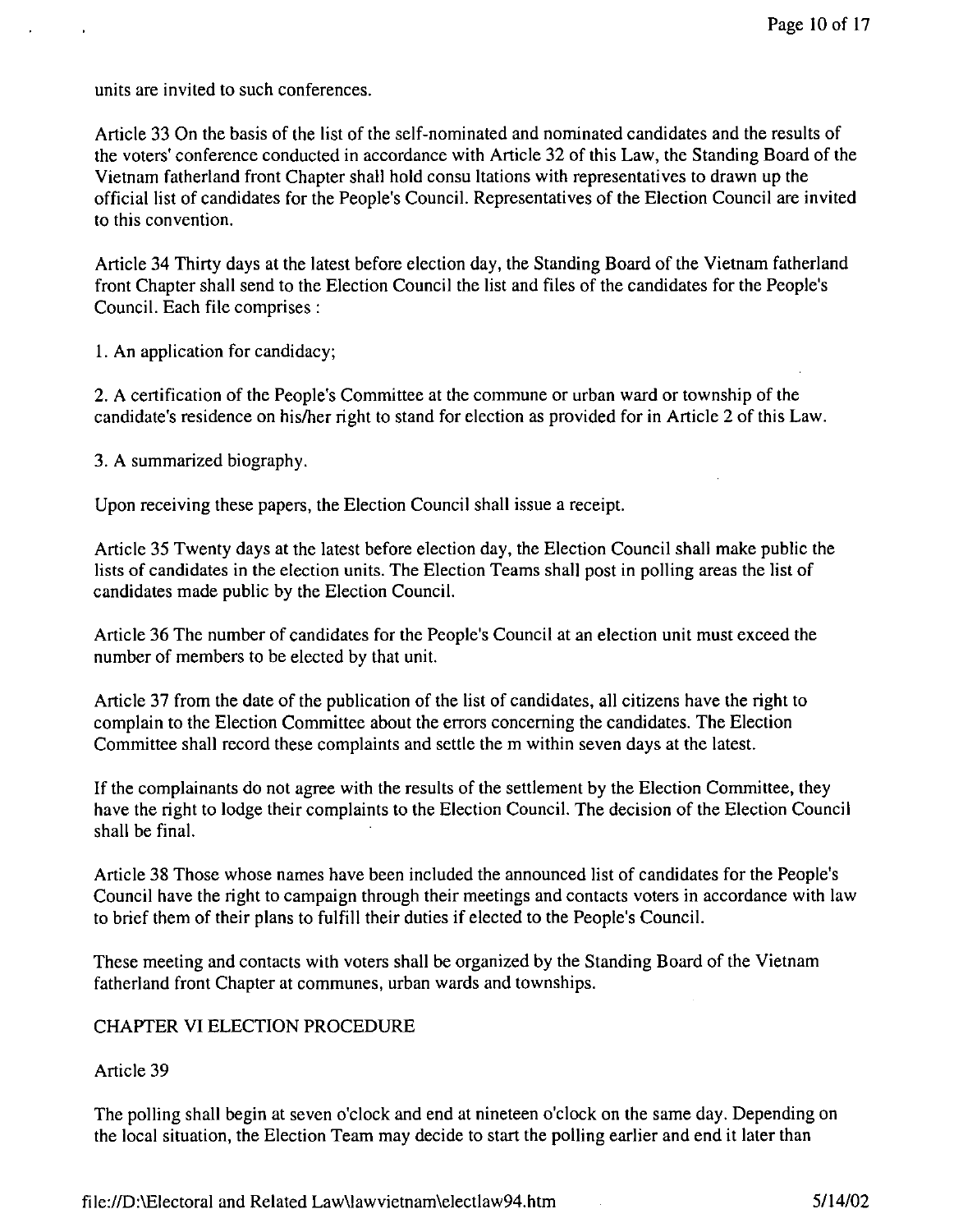scheduled, but it must not begin earlier tha n five o'clock and close later than twenty o'clock on the same day. At polling stations where all the registered voters have cast their ballots, the Election Team may close the polling earlier than the prescribed time

Prior to the polling, the Election Team must examine the ballot box under the witness of votes.

### Article 40

Each voter has the right to cast a ballot in the election to each People's Council level.

Voters shall cast the ballots by themselves and shall not request other people to do that for them, except for cases as provided for in Article 41 of this Law.

### Article 41

Voters who cannot write the ballots by themselves, may ask other people to do that for them, but they will cast the ballots by themselves. The persons who are asked for help in ballot writing must keep secret the names of the voters whom t hey help. If the voters cannot cast the ballots into ballot boxes by themselves for reasons of disability, they can ask other people to do so for them.

In case the voters are so sick, old and weak or handicapped that they cannot personally go to the polling station, the Election Team may bring the mobile ballot box to their places of residence so that these voters can cast their ballots.

## Article 42

When voters are writing their ballots, not one, including the members of the Election Team, is allowed to observe them.

If voters are not satisfied with the writing they have made, they have the right to ask for a new ballot.

### Article 43

Every person has to obey the regulation of the polling station. No one is allowed to campaign at the polling station.

### Article 44

If there are still voters waiting to cast their ballots at the polling station when the polling schedule is over, the Election Team shall declare that the polling closed only after voters have cast their ballots.

### Article 45

During the election day, the polling shall be open continuously. If it is disrupted by an emergency, the Election Team shall immediately seal up ballot box and all other papers, report at once to the Election Committee and, at the same time, take necessary measures to ensure that the polling is continued

In case a special development forces a delay or an advancement of the election day, the Election Team shall, in a timely manner, report it to the Election Committee which shall submit to the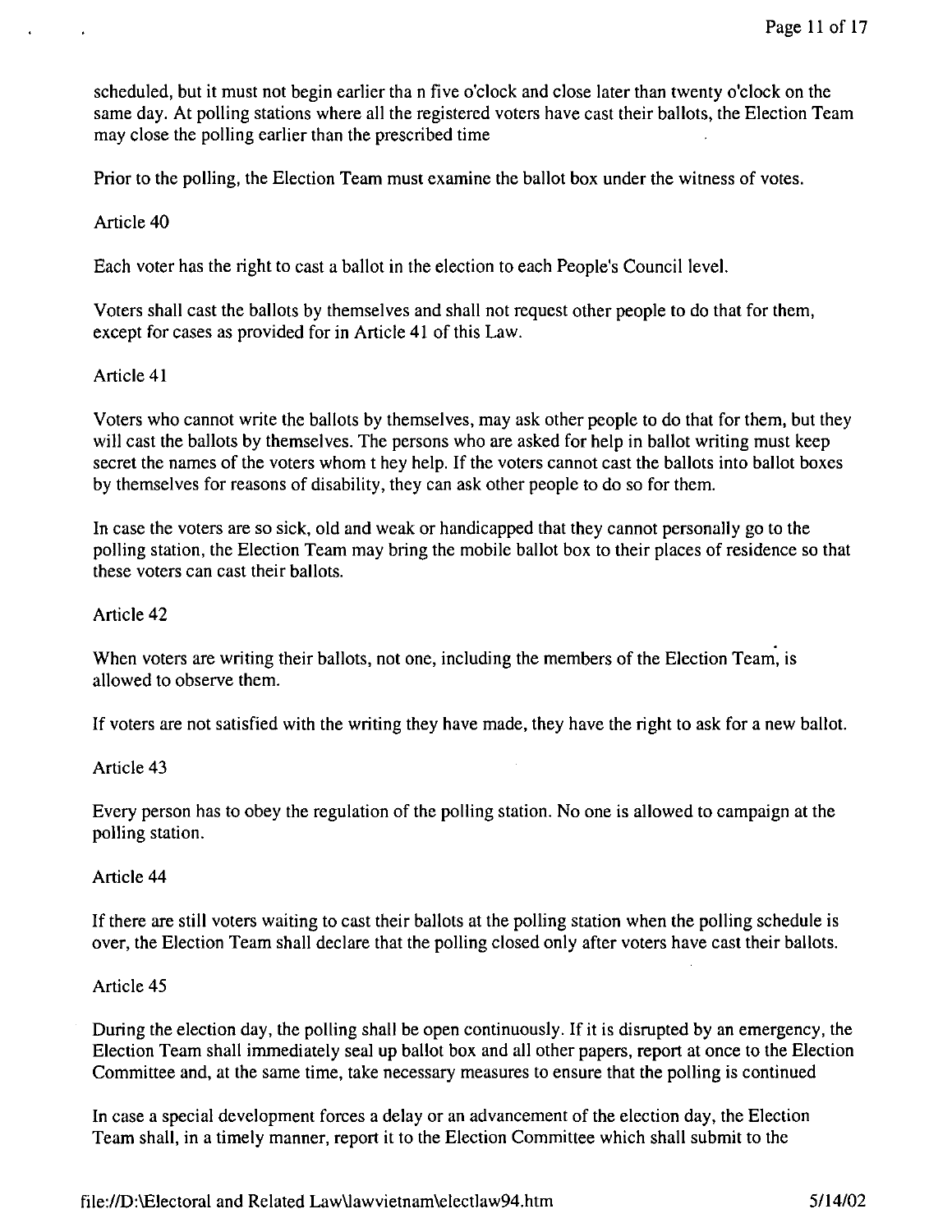Election Council for consideration and de cision.

# CHAPTER VII ELECTION RESULTS

Section I Vote count

Article 46

The counting of the votes must be conducted at the polling station immediately after the polling is over

Before opening the ballot box, the Election Team shall count, record and seal away the unused ballots and shall invite two voters who are not candidates to witness the vote count.

The candidates and/or representatives of the agencies, organizations and units of the candidates have the right to witness the vote count and lodge complaints about it. Reporters of the press, film makers, photographers, telev ision and radio stations are allowed to witness the vote count.

Article 47

The following votes shall be dismissed as irregular:

1. Votes made on ballots which are not in the form issued by the Election Team;

2. Votes made on ballots which do not bear the seal of the Election Team;

3. Votes which elect more candidates than the number of members to be voted at the election unit; 4. Votes which cross out all the names of the candidates on the ballots.

5. Votes which include non-candidate names.

Article 48

If a vote suspected of being irregular the head of the Election Team shall bring it up to the attention of the whole team to resolve.

The Election Team must not cross out or fiddle with the name of the voted ballots.

Article 49

On-the-spot complaints on the vote count shall be received, settled and clearly recorded in the report of the Election Team. If the Election Team is not able to settle, it must report to the Election Committee.

# Article 50

After the vote count, the Election Team shall make a report which clearly states the following: - The total number of in the polling area; - The number of who have cast the ballots; - The number of ballots issued; - The number of ballots received; - The number of valid votes; - The number of votes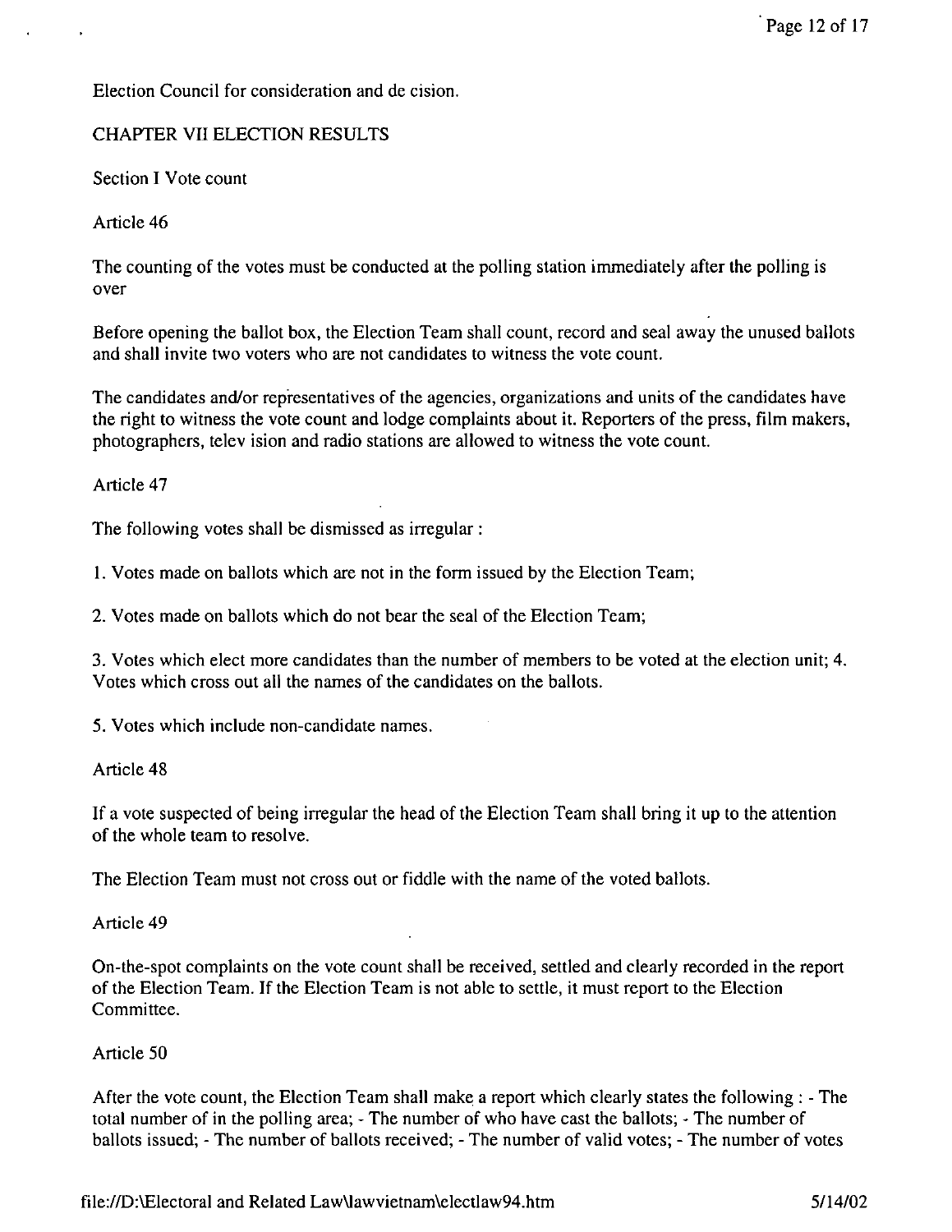for each of the candidates; - The complaints which have been received, the complaints which have been resolved and the way they are settle; and the complaints which have been submitted to the Election Committee for resolution

The report on the vote count shall be made into three copies, each shall be signed by the head, deputy head and secretary of the Election Team and the two voters who are invited to witness the vote count, and shall be sent to the Election Com mittee, the People's Committee and the Vietnam fatherland front Chapter of the commune, urban ward or township.

Section II Election result at election unit

#### Article 51

After receiving the vote-count report from the Election Team, the Election Committee shall examine them and draw a report certifying the election result of its election unit.

The report shall clearly state: - The number of members of the People's Council to be elected by that election unit; - The number of candidates; - The total number of voters in the election unit; - The number of voters who have cast the ballots their percentage in the total number of voters; - The number of ballots issued; - The number of ballots received; - The number of valid votes; - The number of invalid votes; - The number of votes for each of the candidates; - The list of the winning candidates; - The complaints resolved by the Election Team; the complaints resolved by the Election Committee and the complaints submitted passed to the Election Council for settlement

The report shall be made into four copies, each copy shall be signed by the Chairman, Vice Chairman and Secretary of the Election Committee, and shall be sent to the Election Council, the Standing Board of the People's Council, the People's Com mittee and the Vietnam fatherland front Chapter of the same level. As regards the election of the members of the People's Council of the commune, urban ward and township, the minute shall be sent to the Election Council, the Chairman of the Pe ople's Council, the People's Committee and the Vietnam fatherland front Chapter of the same level.

### Article 52

The candidates who win more than half of the valid votes and have more votes shall be elected. In case many candidates have the same number of votes and all win more than half of the regular votes, the Election Council shall consider and decide the member elect upon the proposals of the Vietnam fatherland front Chapter of the same level and the Election Committee of that election unit.

Section III Supplementary election and re-election

#### Article 53

In the first election, if the number of members elect is less than two-thirds of the number of members designated for the election unit, the Election Committee shall state is clearly in its report on the election result and immediately report to the Election Council to decide on the date for the supplementary election. This supplementary election must be held fifteen days at the latest after the first election. In the supplementary election, voters shall only choose from among the candidates who have run and failed at the first election. If the supplementary election fails to fill all the seats, no further election shall be held.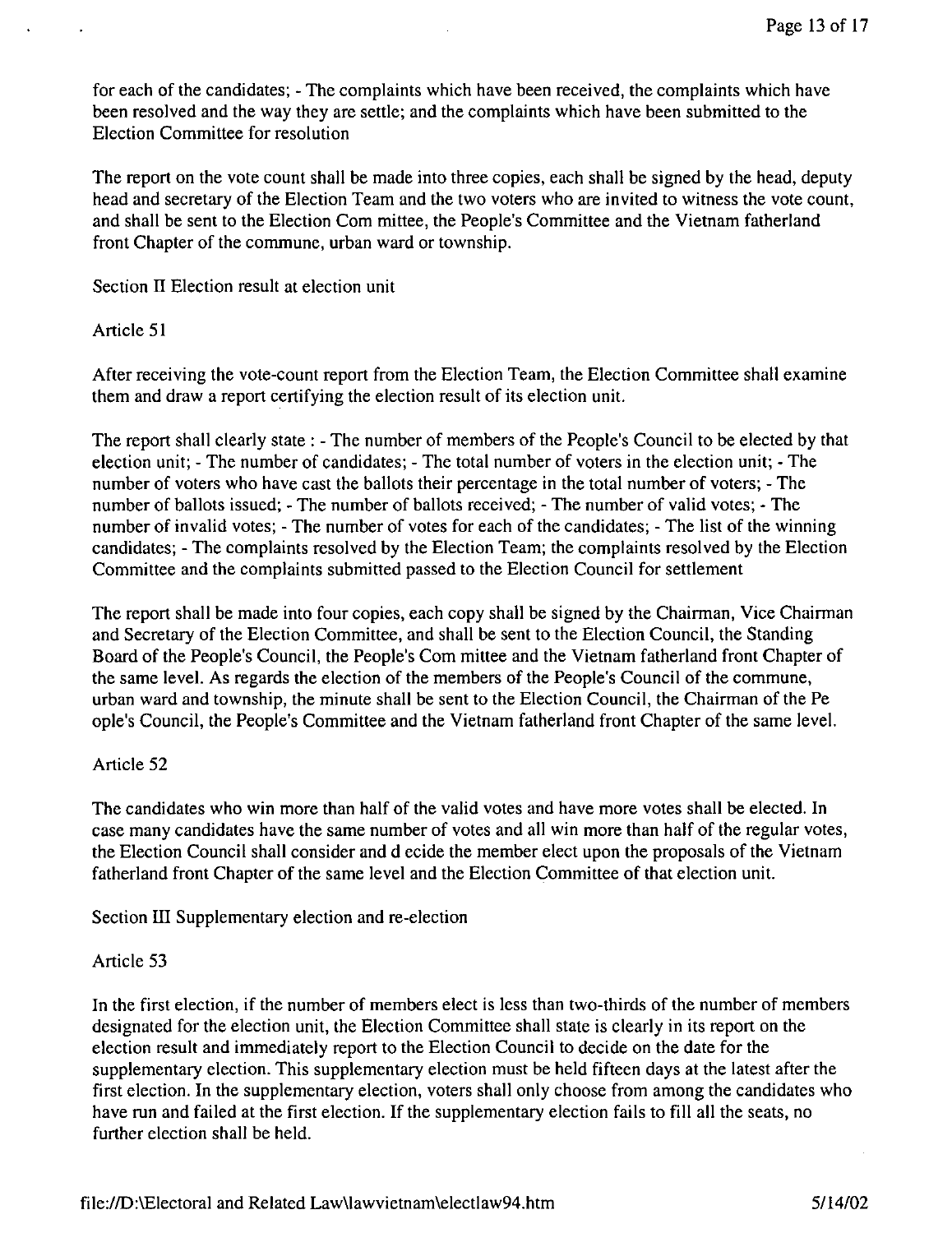Election units which have less than half of the registered voters going to the poll shall be clearly recorded in the report of the Election Committee which shall immediately send to the Election Council. The Election Council shall decide the date for the re-election to be held fifteen days at the latest after the first election.

### Article 55

The Standing Committee of the National Assembly shall, at the request of the Government, annul the election results of election units where there are serious violations of the law and decide the date for the re-election at those units.

### Article 56

The supplementary or re-election shall be based on the list of the votes drawn up for the first election and shall obey the provisions of this Law.

Section IV Round-up of the election

## Article 57

After receiving and checking the reports on election results sent by the Election Committees and settling the complaints, the Election Council shall make a report summing up the election to the People's Council at its administrative unit.

The sum-up report shall state clearly: - The number of members designated for the People's Council at that level; - The number of candidates; - The number of election units and polling areas;; - The total number of voters; - The number of voters who cast the ballots, their percentage in the total number of voters; - The number of ballots issued; - The number of ballots received; - The number of valid votes; - The number of invalid votes; - The number of votes cast for each of the candidates; - The list of the members elected; - The important incidents and their settlements.

The report shall be made in six copies, each shall be signed by the President, Vice President and Secretary of the Election Council, and shall be sent to the People's Council, the People's Committee, the Vietnam fatherland front Chapter of th e same and immediate higher levels. The report of the election of the members of the People's Council at provinces and cities directly under the Central Government shall be sent to the People's Council, the People's Committee and the Vietnam fatherland front Chapter of the same level, the Standing Committee of the National Assembly, the Government and the Central Committee of the Vietnam fatherland front.

### Article 58

The Election Council shall make public the election results at the latest: - five days after the day of the elections to the People's Council at communes, urban wards and townships; - Seven days after the day of the elections to the People's Council at low-land and urban districts, provincial towns and provincial cities. - Ten days after the day of the elections the People's Councils in mountainous and island districts, provinces and cities directly under the Central Government; and fifteen days for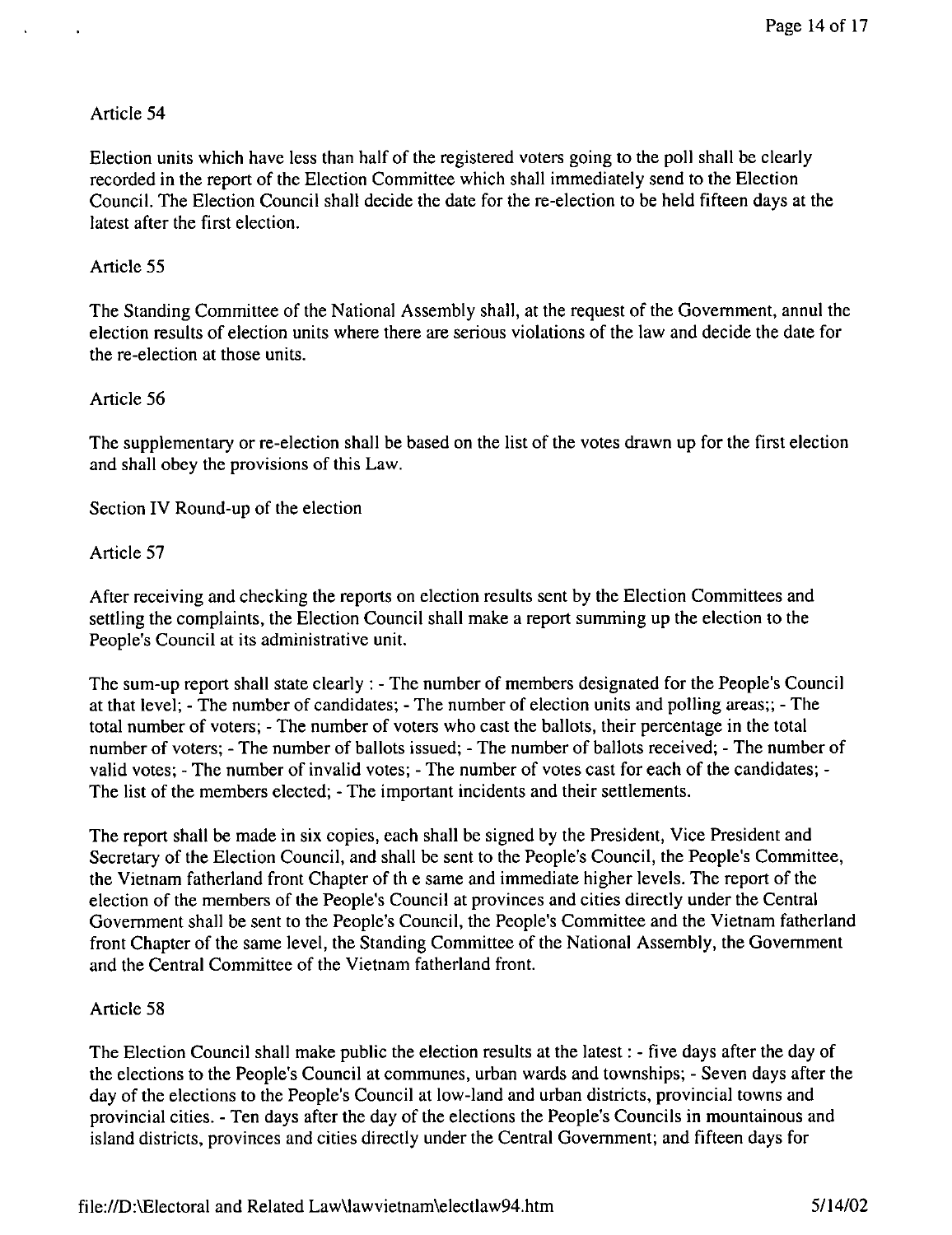mountainous provinces.

### CHAPTER VIII SUPPLEMENTARY ELECTION TO THE PEOPLE'S COUNCIL

Article 59

During the tenure of a People's Council, any election unit which has a vacancy in the membership of the People's Council, may hold a supplementary election in accordance with the procedure provided for in this Law.

#### Article 60

The Standing Committee of the National Assembly shall decide on and announce the date for the supplementary election to the People's Council at provinces and cities directly under the Central Government.

The Standing Board of the People's Council at provinces and cities directly under the Central Government shall decide on and announce the date for the supplementary election to the People's Council at districts, provincial towns, provincial cit ies, communes urban wards and townships.

The date of the election must be announced no later than thirty days before the election day.

#### Article 61

No later than twenty days before the supplementary election to the People's Council, the People's Committee, the Standing Board of the People's Council and the Standing Board of the Vietnam fatherland front Chapter of that level shall est ablish a Council for Supplementary Election composed of three to five members and fifteen days at the latest before the election, a Supplementary Election Committee in each election unit composed of three to five members, including represe ntatives of State agencies and social organizations.

The Council and Committee for Supplementary Election to the People's Council at communes, urban wards and townships shall be set up by the People's Committee, the Chairman of the People's Council and the Standing Board of the Vietnam fat herland front Chapter of the same level. The number of members, the composition and the time for the establishment of the Council and Committee for the Supplementary Election shall follow the provision of this Article.

The Council for Supplementary Election shall elect its President and Secretary.

The Committee for Supplementary Election shall elect its Chairman and Secretary.

#### Article 62

No later than ten days before the supplementary election, the People's Committee at communes, urban wards and townships shall set up at each polling area a Team for Supplementary Election which shall comprise five to seven members including re presentatives of social organizations and voters groups.

The Team for Supplementary Election shall elect its head, deputy head and secretary.

file:IID:\Electoral and Related Law\lawvietnam\electlaw94.htm 5/14/02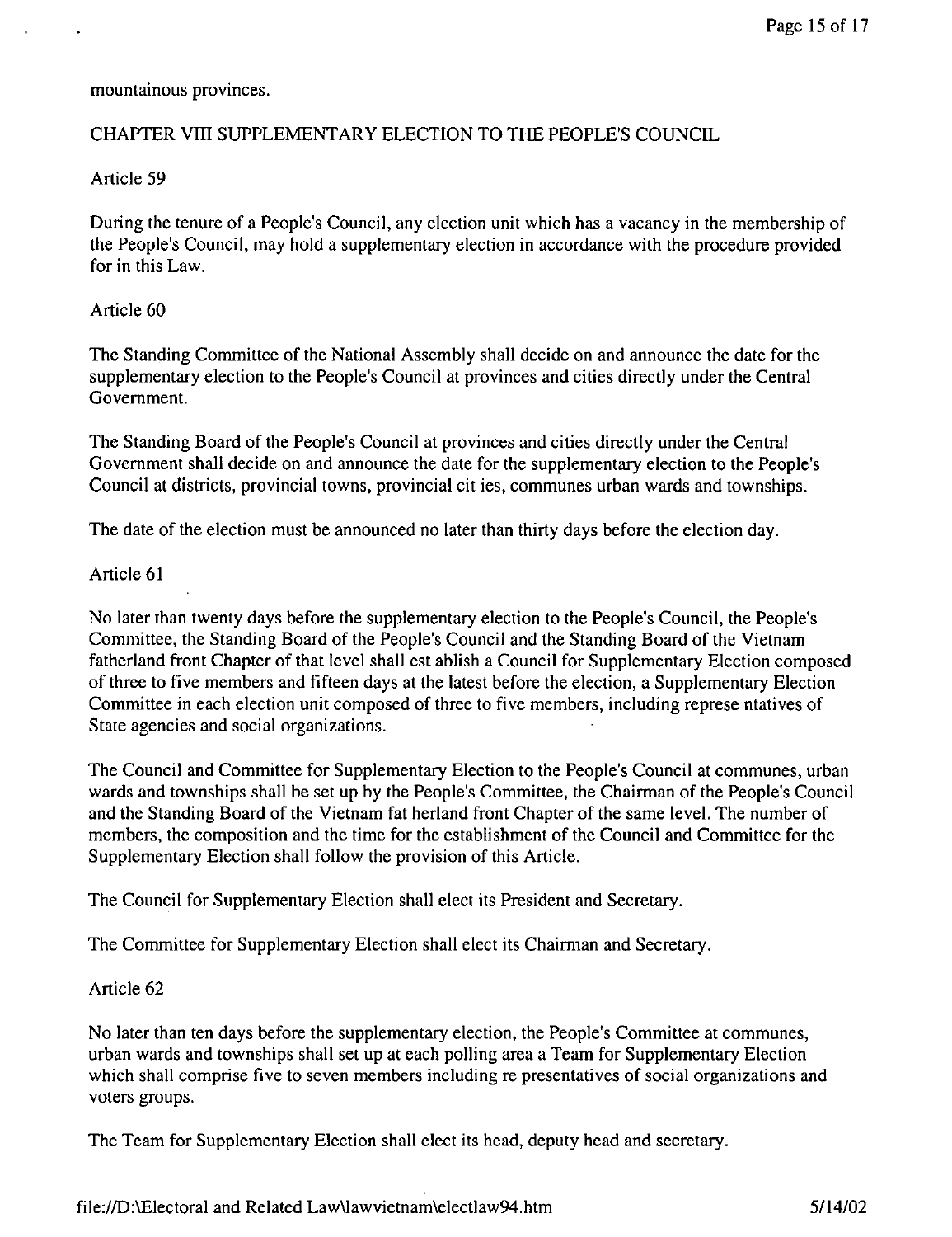$\mathcal{L}^{\text{max}}$ 

The organizations is charge of the supplementary election shall discharge their duties and powers in accordance with the provision on the duties and powers of the organizations in charge of election stipulated in this Law.

### Article 64

The list of voters shall be drawn up and posted the People's Committee at communes, urban wards and townships fifteen days at the latest before the day of the supplementary election.

#### Article 65

No later than fifteen days before the supplementary election to the People's Council at a level, the Standing Board of the Vietnam fatherland front Chapter at that level shall hold a consultative convention to select, introduce and draw up the lis t of candidates.

The list of the candidates to fill the vacancies in the People's Council shall be announced by the Council for Supplementary Election ten days at the latest before the election day.

### Article 66

The complaints and denunciations concerning the work of the supplementary election shall be settled in accordance with law.

### CHAPTER IX HANDLING Of THE VIOLATIONS Of THE ELECTION PROCEDURE

### Article 67

Those persons who resort to cheating inducement or coercion to prevent the voting and standing for election to the People's Council by the citizens; and the responsible persons in charge of the election work who commit fraudulence in paper work and vote count, or resort to other tricks to distort the election results, shall be subjected to administrative sanctions or investigated for penal liability, depending on the extent of their violations.

#### Article 68

Every people has the right to denounce unlawful acts committed in the election to the People's Council. Those who hinder or take revenge on the denouncers shall, depending on the seriousness of their violations, be given administrative san ctions or investigated for penal liability.

### CHAPTER X PROVINSIONS fOR IMPLEMENTATION

### Article 69

This Law replaces the Law on Election to the People's Council on the 30th of June, 1989.

All previous provisions which are contrary to this Law shall be annulled.